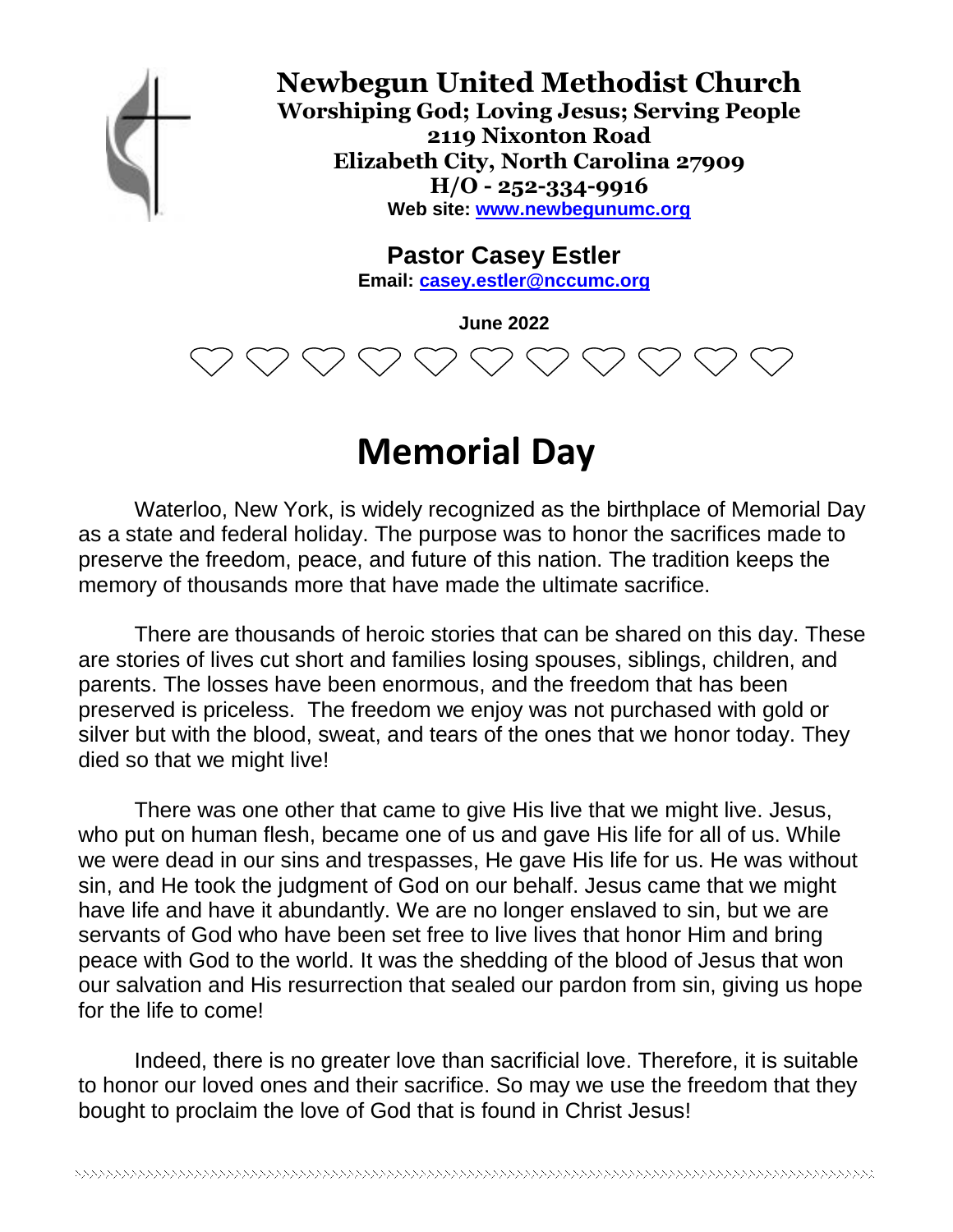# *June Birthdays …*

- 
- 
- 
- 11 Kane Daniels 20 Gene Ward **Phyllis Harris**
- 14 Clarence Jennings 23 Tucker Parks 30 Maggie Small
- 7 Harlyn Daniels 15 Tianna Shannonhouse 25 Lisa Yaffey
- 8 Ruth Jennings 17 Katherine Evans 28 Frank Jennings
	-
	-
	-
- 
- 
- 10 Stacy Small 19 Annie Sarah Yeck 29 Elizabeth Cornwell
	-
	-

## *And Anniversaries…*

- June 14 Patricia & Everette Markham
- June 16 Phil & Elizabeth Cornwell





### Financial Update – June 2022

| 2022 Budget<br><b>Needed Weekly</b><br>5/22/22 needed<br>$(21$ Weeks) | \$113,381<br>\$2,180<br>\$45,780 | 100%<br>1.9%<br>40% |
|-----------------------------------------------------------------------|----------------------------------|---------------------|
| 5/22/22 Collected                                                     | \$33,129                         | <b>29%</b>          |
| <b>Behind Budget</b>                                                  | \$12,651                         | 11%                 |

**Serving Sundays in June 2022:**

### ReadersFlowers

June 5 – June 5 – Cornwells June 12 – June 12 – Don & Connie St. Aubin June 19 – June 19 – Ed & Katherine Evans June 26 – June 26 – Clarence & Ruth Jennings

Sound System Ministry: **Eric Slutz** Trustee for March: Connie St. Aubin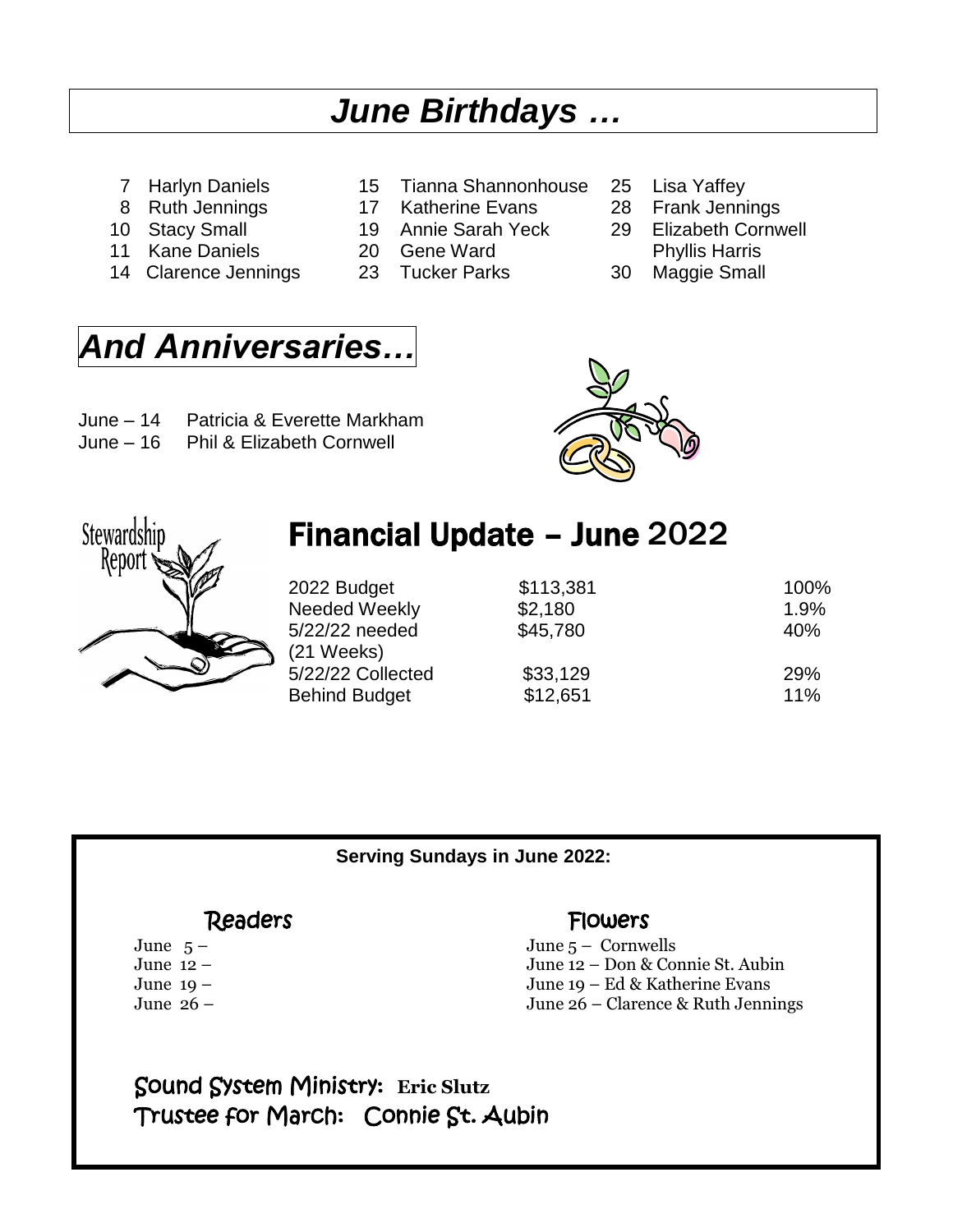### **JOYS AND CONCERNS**

#### **Members at home:**

Beverly Trotman Lynn Hagius Phillis Harris Lisa Yaffey **Family and friends at home:** John Spencer





- Newbegun church ministries & members
- Our school partner Weeksville Elementary School
- Our leaders in church and government
- Our mission outreach and missionary
- Our spiritual growth
- Our financial stewardship

https://radafundraising.com/?rfsn=4956493.52093

As of November 20 ,2020 we have an online account with RADA Cutlery for ordering. Did you know that RADA sells more than cutlery? They also have gift sets, recipe books, baking pans and other assorted kitchen items. Just click on the website above to see the full line of products and to order.

For more information contact Donna Moore

Email donnamoore46@hotmail.com

Home phone 330-4610 Cell phone (252) 312-8550

> <del>+ + + + +</del> **AND THE SIGN SAID:** As you get older, and physically and mentally slow, why does time speed up?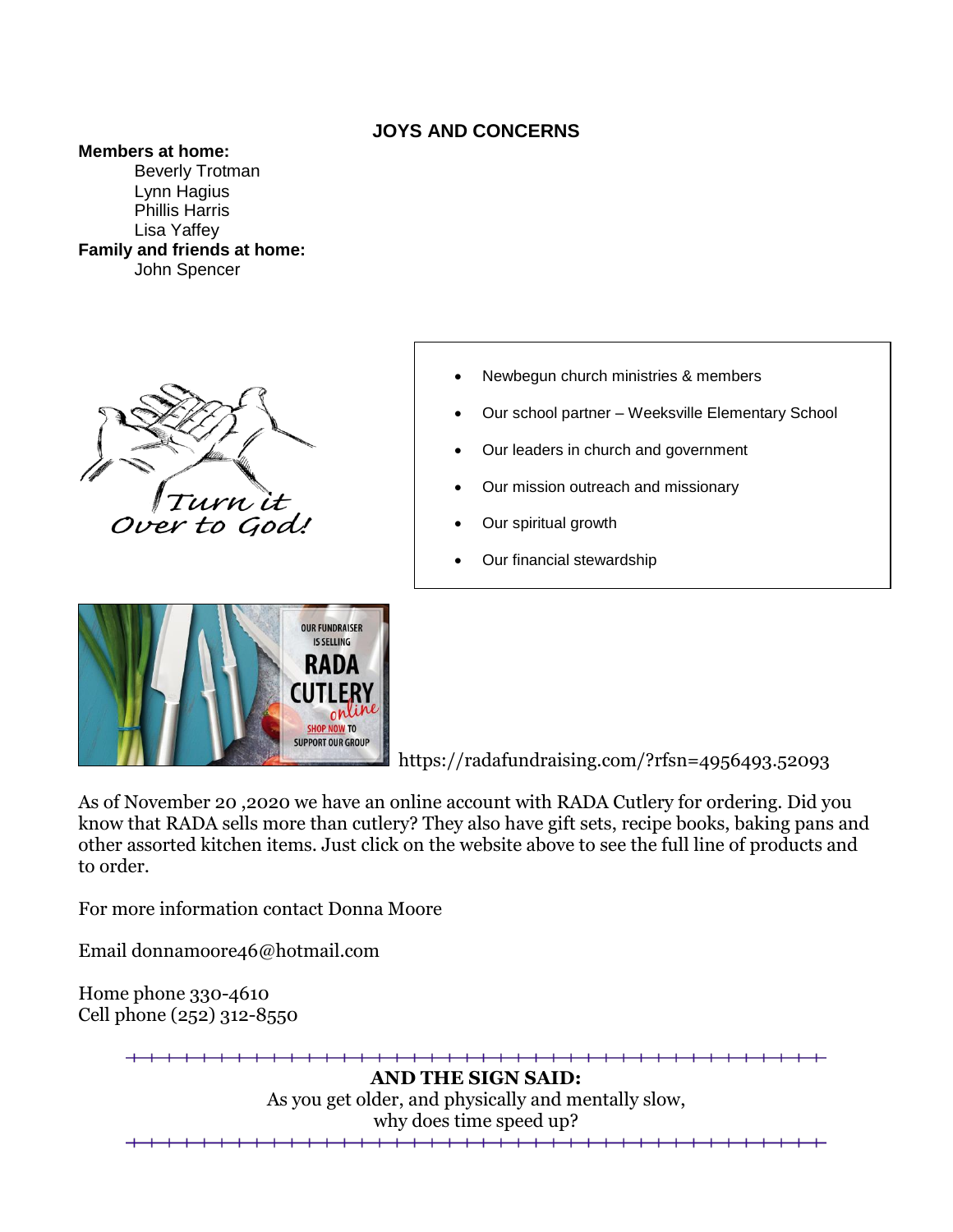# **YEARLY BIBLE READINGS**

You can read your Bible through in one year! Below is a format that lets you track how you are doing. Just check off each section as you go along. There are three readings for each day. Have you read through the entire Bible yet? Make this the year.

### **Three verses a day keeps the blues away.**

| <b>DAY</b>     | <b>READING 1</b> | <b>READING 2</b>             | <b>READING 3</b>    |
|----------------|------------------|------------------------------|---------------------|
| 1              | Acts 14          | Joshua 22                    | <b>Job 31</b>       |
| $\overline{2}$ | Acts 15:1-21     | Joshua 23-24                 | <b>Job 32</b>       |
| $\overline{3}$ | Acts 15:22-41    | Judges 1                     | <b>Job 33</b>       |
| $\overline{4}$ | Acts 16:1-15     | Judges 2-3                   | <b>Job 34</b>       |
| 5              | Acts 16:16-40    | Judges4-5                    | <b>Job 35</b>       |
| 6              | Acts 17:1-15     | Judges 6                     | <b>Job 36</b>       |
| $\overline{7}$ | Acts 17:16-34    | Judges 7-8                   | Job 37              |
| 8              | Acts 18          | Judges 9                     | Job 38              |
| $\overline{9}$ | Acts 19:1-20     | <b>Judges 10:1-</b><br>11:33 | <b>Job 39</b>       |
| 10             | Acts 19:21-41    | Judges 11:34-<br>12:15       | <b>Job 40</b>       |
| 11             | Acts 20:1-16     | Judges 13                    | <b>Job 41</b>       |
| 12             | Acts 20:17-38    | <b>Judges 14-15</b>          | <b>Job 42</b>       |
| 13             | Acts 21:1-36     | Judges 16                    | Psalm 42            |
| 14             | Acts 21:37-22:29 | <b>Judges 17-18</b>          | Psalm 43            |
| 15             | Acts 22:30-23:22 | Judges 19                    | Psalm 44            |
| 16             | Acts 23:23-24:9  | Judges 20                    | Psalm 45            |
| 17             | Acts 24:10-27    | Judges 21                    | Psalm 46            |
| 18             | Acts 25          | <b>Ruth 1-2</b>              | Psalm 47            |
| 19             | Acts 26:1-18     | <b>Ruth 3-4</b>              | Psalm 48            |
| 20             | Acts 26:19-32    | 1 Samuel 1:1-2:10            | Psalm 49            |
| 21             | Acts 27:1-12     | 1 Samuel 2:11-36             | Psalm 50            |
| 22             | Acts 27:13-44    | 1 Samuel 3                   | Psalm 51            |
| 23             | Acts 28:1-16     | 1 Samuel 4-5                 | Psalm <sub>52</sub> |
| 24             | Acts 28:17-31    | 1 Samuel 6-7                 | Psalm 53            |
| 25             | Romans 1:1-15    | 1 Samuel 8                   | Psalm 54            |
| 26             | Romans 1:16-32   | 1 Samuel 9:1-<br>10:16       | Psalm 55            |
| 27             | Romans 2:1-3:8   | 1 Samuel 10:17-<br>11:15     | Psalm 56            |
| 28             | Romans 3:9-31    | 1 Samuel 12                  | Psalm 57            |
| 29             | Romans 4         | 1 Samuel 13                  | Psalm 58            |
| 30             | Romans 5         | 1 Samuel 14                  | Psalm 59            |
| 31             | Romans 6         | 1 Samuel 15                  | Psalm 60            |

#### **June 2022**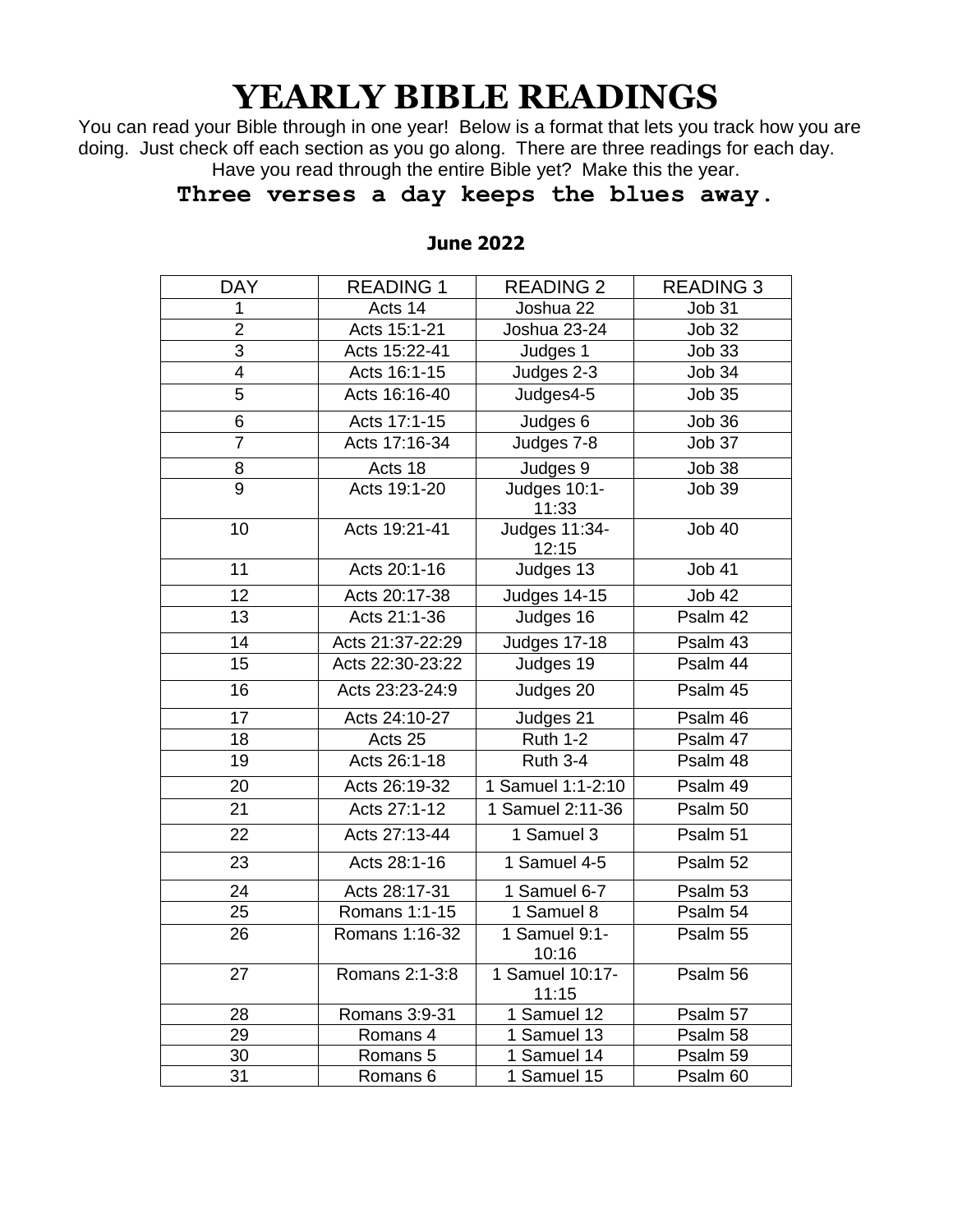THE COLLECTION BOX in the foyer will be for TOILETRIES for the food pantry clients. We will collect soaps, shampoos, conditioners, paper products and any other related products. The Mission Committee thanks you.

#### **June CALENDAR**

June 5 – 11:00 am – Sunday Service

June 9 – 9:30 am – Food Bank Ministries

June 12 – 11:00 am – Sunday Service

June 14 – 17 – NC United Methodist Annual Conference

June 19 – 11:00 am Sunday Service

June 26 – 11:00 am Sunday Service

#### "The Speed of Time"

The pace of our world today is fast. Compared to our grandparents' era it is supersonic. Speed is everywhere from sports cars and boats, to jet plans and rocket launches. Travel time from point A to point B continues to decrease. With better roads and bridges our old 4 hour drive to Raleigh is now closer to 2 1/2 hours. Everyone is in a hurry and we demand immediate service.

How many times have you gone to the bank, fast food location, or gas filling station and quickly learned that you chose the slow line! And since we're in a hurry, it just doesn't work with our routine. Deadlines seem to arrive sooner than they used to and everyone has to be in multitasking mode. Internet connection has to be immediate and glitches have to be zero. Cell phone service and every app you can think of has to be there at the touch of a button. Speaking of buttons, we have way too many buttons, bells, and whistles on everything. And because of an overabundance of technology on the items we use and depend on, appliances go on the blink, cars, trucks, and tractors decide to stop, and your phones won't work when you need to call for help.

We've seen the signs: speed kills. In some ways the pace of society may be taking its own toll. We need to slow down, observe the speed limit, and enjoy the view. How many times have you gone past something several times before you actually notice it? As much as we've mentioned speed and the pace of life today, nothing is faster that Father Time, himself. As I've said before, when you were a child and the school year ended, summer would last forever. Now, as an adult, it seems to pass in a few short weeks. As much as we would like to slow down time, I don't think that is in the master plan. As much as we have advanced in our lifetimes, we still cannot control the speed of time.

Yours in faith, fellowship, and love, Roy Daniels